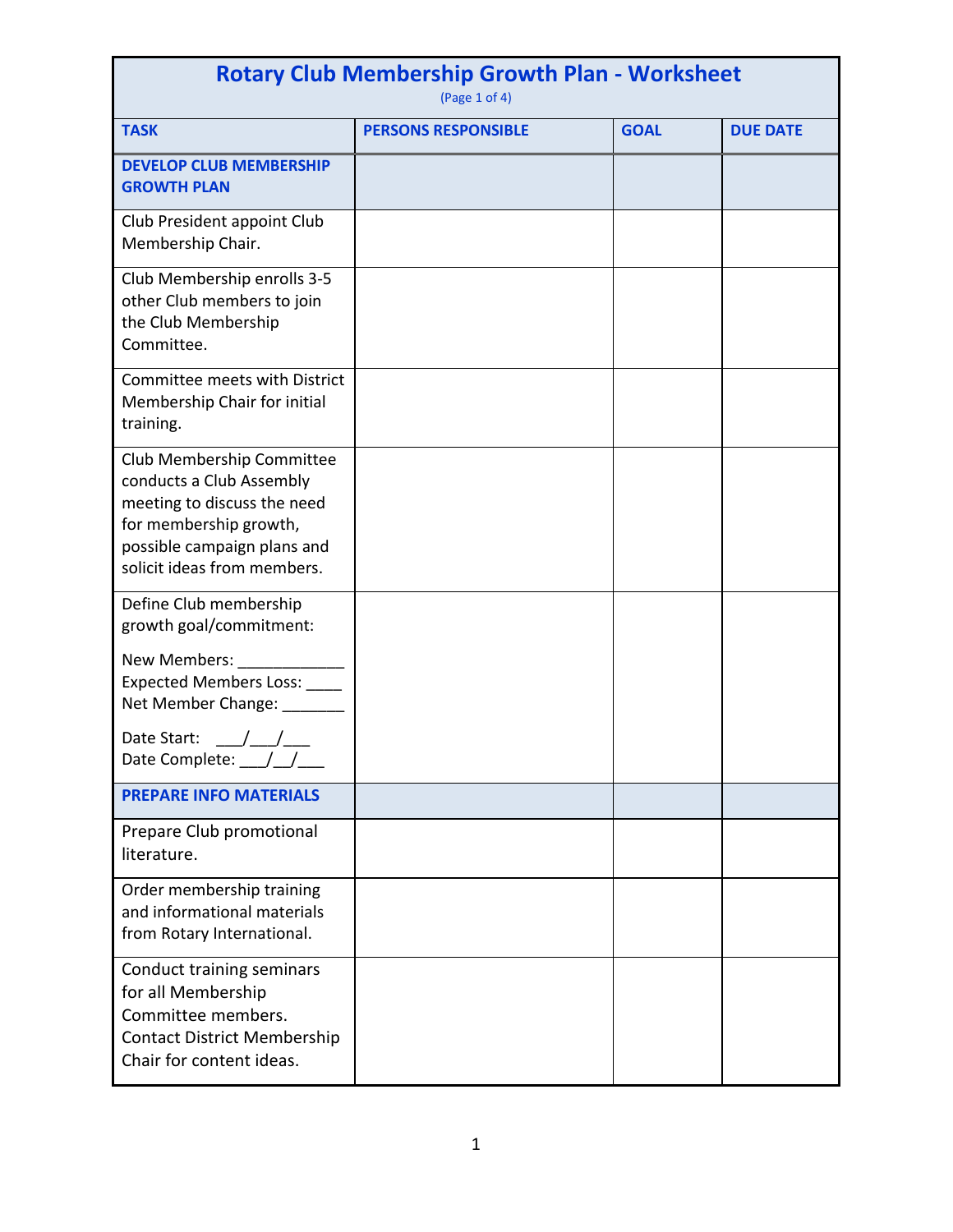| <b>Rotary Club Membership Growth Plan - Worksheet</b><br>(Page 2 of 4)                                       |                            |             |                 |  |  |
|--------------------------------------------------------------------------------------------------------------|----------------------------|-------------|-----------------|--|--|
| <b>TASK</b>                                                                                                  | <b>PERSONS RESPONSIBLE</b> | <b>GOAL</b> | <b>DUE DATE</b> |  |  |
| Prepare new member<br>information and literature<br>folders to be given to<br>prospective members.           |                            |             |                 |  |  |
| Make thermometer or other<br>way to record new members.                                                      |                            |             |                 |  |  |
| <b>NEW MEMBERS PROSPECT</b><br><b>RESOURCES</b>                                                              |                            |             |                 |  |  |
| Obtain Club membership list<br>for the past 5 years.                                                         |                            |             |                 |  |  |
| Get volunteers to contact<br>former members from 5-year<br>list.                                             |                            |             |                 |  |  |
| Provide attraction literature<br>to all Club members.                                                        |                            |             |                 |  |  |
| List existing Club<br>classifications and create<br>additional classifications.                              |                            |             |                 |  |  |
| List and contact local<br>businesses.                                                                        |                            |             |                 |  |  |
| List and contact local<br>government and non-profits.                                                        |                            |             |                 |  |  |
| List 55+ and Multi-family<br>Communities.                                                                    |                            |             |                 |  |  |
| Contact past Club speakers<br>and all future Club speakers.                                                  |                            |             |                 |  |  |
| Contact Rotary alumni.                                                                                       |                            |             |                 |  |  |
| Assign specific lists for<br>follow-up to Club<br>Membership Committee<br>members and other Club<br>members. |                            |             |                 |  |  |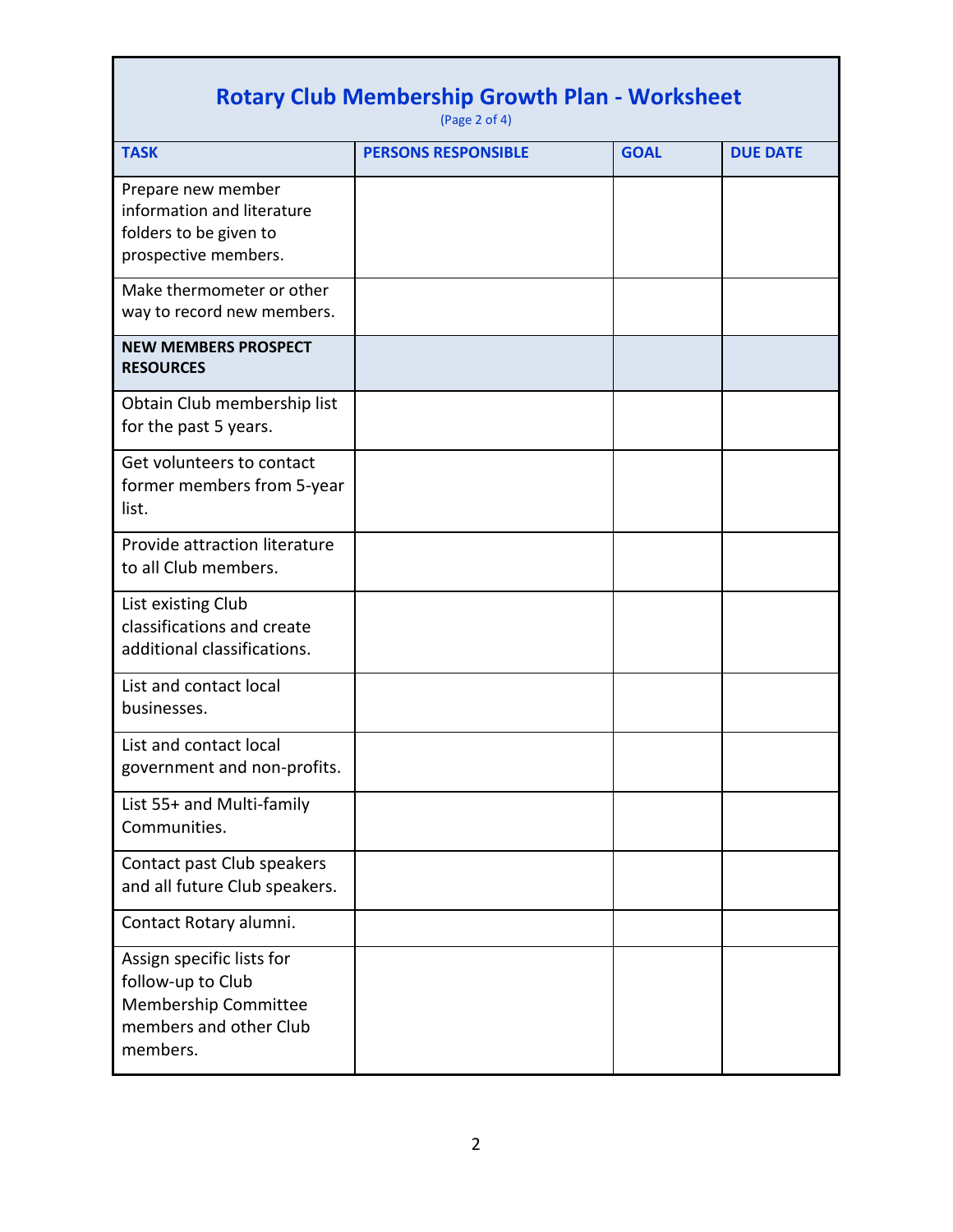| <b>Rotary Club Membership Growth Plan - Worksheet</b><br>(Page $3$ of $4$ )                                                   |                            |             |                 |  |  |
|-------------------------------------------------------------------------------------------------------------------------------|----------------------------|-------------|-----------------|--|--|
| <b>TASK</b>                                                                                                                   | <b>PERSONS RESPONSIBLE</b> | <b>GOAL</b> | <b>DUE DATE</b> |  |  |
| Assign a person(s) to attend<br>Chamber of Commerce and<br>other networking meetings.                                         |                            |             |                 |  |  |
| Assign a person to prepare<br>and distribute Club literature<br>at Rotary and public events.                                  |                            |             |                 |  |  |
| Assign a person to post Club<br>projects and activities on<br>Club Website, Facebook, etc.                                    |                            |             |                 |  |  |
| Appoint a Club Public<br>Relations person and to post<br>articles and releases to local<br>media (newspapers, blogs,<br>etc). |                            |             |                 |  |  |

## NOTES:

Е